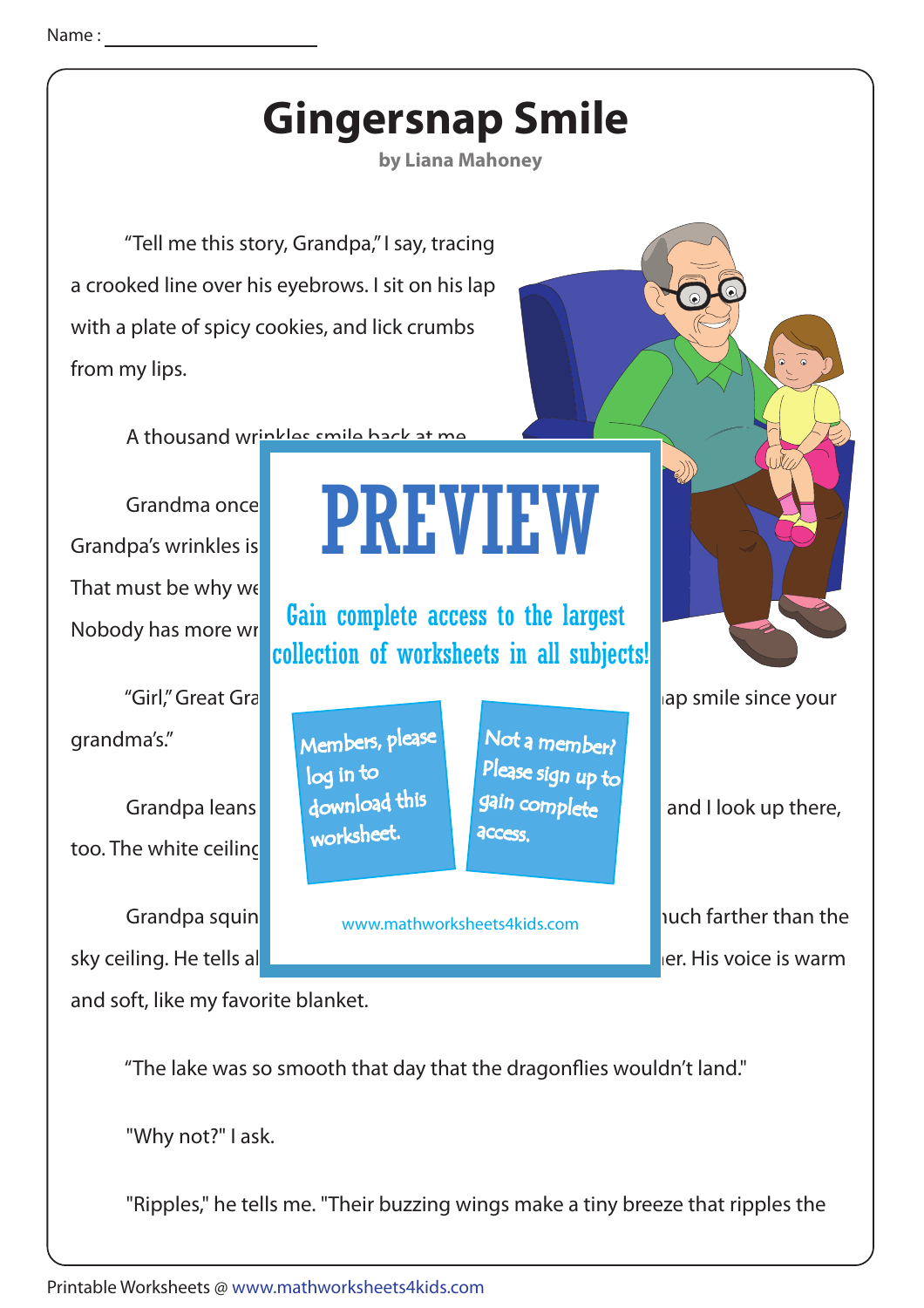Name :

water."

I feel the soft breeze of dragonfly wings in my hair.

"The fish spot the ripples, and... JUMP out of the water to EAT the dragonflies!"

I almost jump right off his lap! Gingersnap crumbs fly all over the chair. We both laugh.



 I build castles, dollhouses, and pirate ships. Grandpa laughs from his story chair as he watches me.

 "Your mother used to tell stories with these blocks when she was a little girl. And your mother's mother, too."

Printable Worksheets @ www.mathworksheets4kids.com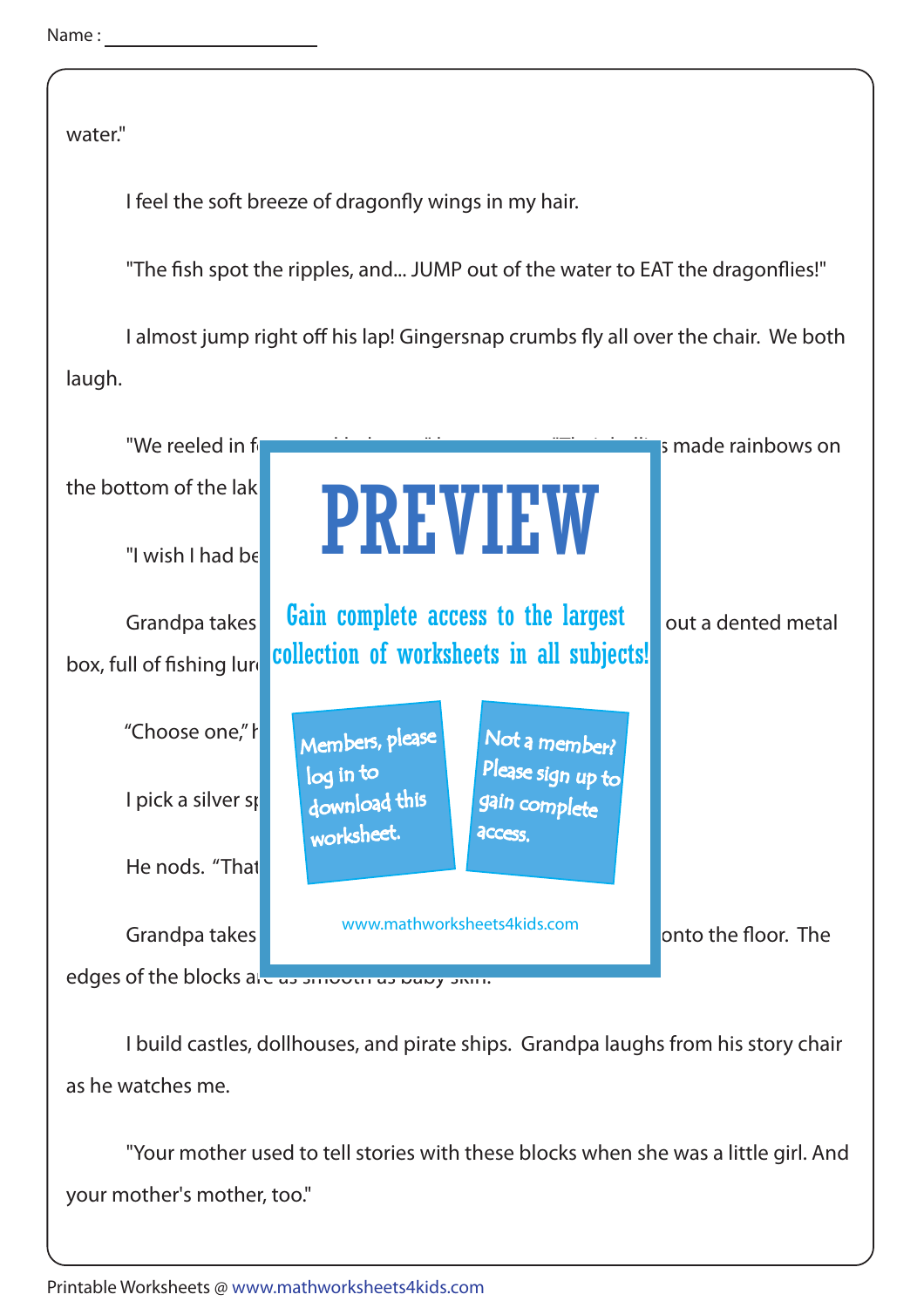| "Good stories?"   ask.                                                                  |                                           |                                                                                  |                                                                                       |  |  |  |
|-----------------------------------------------------------------------------------------|-------------------------------------------|----------------------------------------------------------------------------------|---------------------------------------------------------------------------------------|--|--|--|
| "Great stories!" he says.                                                               |                                           |                                                                                  |                                                                                       |  |  |  |
|                                                                                         | "I wish I could have been there," I said. |                                                                                  |                                                                                       |  |  |  |
| Soon, it's time to go.                                                                  |                                           |                                                                                  |                                                                                       |  |  |  |
| <b>Great Grandpa</b>                                                                    |                                           |                                                                                  | eyes.                                                                                 |  |  |  |
| "Don't forget tl                                                                        |                                           | <b>PREVIEW</b>                                                                   |                                                                                       |  |  |  |
| He hands me a                                                                           |                                           | Gain complete access to the largest<br>collection of worksheets in all subjects! |                                                                                       |  |  |  |
| "Next time, you                                                                         |                                           |                                                                                  | reat granddaughters                                                                   |  |  |  |
| do."                                                                                    | Members, please                           | Not a member?                                                                    |                                                                                       |  |  |  |
| I kiss his pink c                                                                       | log in to<br>download this                | Please sign up to<br>gain complete                                               | the wooden blocks. I                                                                  |  |  |  |
| wonder if my mother                                                                     | worksheet.                                | access.                                                                          | pefore. I giggle at the                                                               |  |  |  |
| thought.                                                                                |                                           |                                                                                  |                                                                                       |  |  |  |
|                                                                                         |                                           | www.mathworksheets4kids.com                                                      |                                                                                       |  |  |  |
| I wave to Grand                                                                         |                                           |                                                                                  | le again. I see myself                                                                |  |  |  |
| staring back from the silver of its shiny belly. I watch as my fingers move to my face. |                                           |                                                                                  |                                                                                       |  |  |  |
|                                                                                         |                                           |                                                                                  | I think I feel a new wrinkle - or maybe just a gingersnap smile pulling at my cheeks. |  |  |  |
|                                                                                         |                                           |                                                                                  |                                                                                       |  |  |  |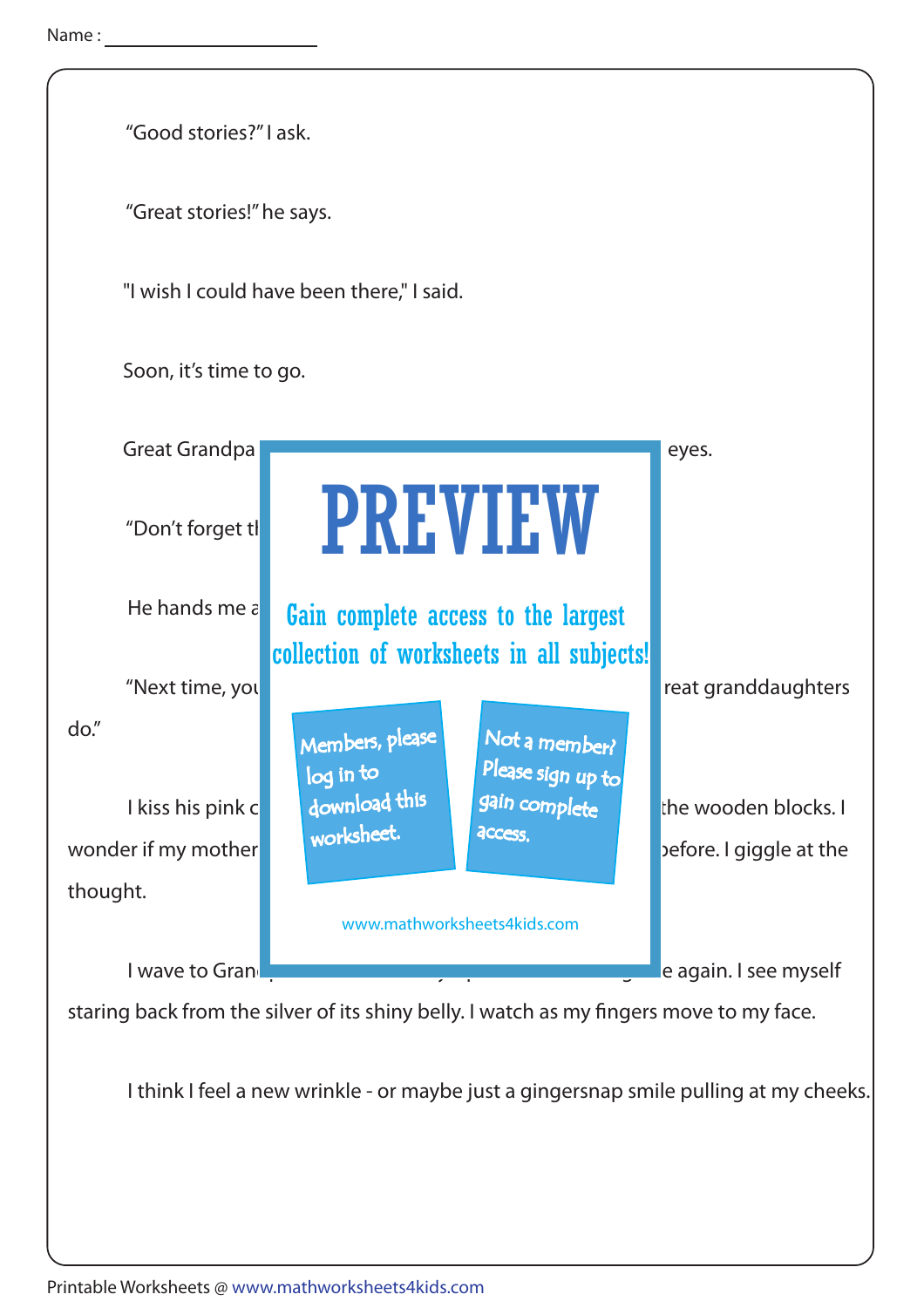|                 | What is the most emotionally engaging scene in the story? |                                     |    |
|-----------------|-----------------------------------------------------------|-------------------------------------|----|
|                 |                                                           | <b>PREVIEW</b>                      |    |
| Can you recount | collection of worksheets in all subjects!                 | Gain complete access to the largest |    |
|                 | Members, please<br>log in to                              | Not a member?<br>Please sign up to  |    |
| Compare and col | download this<br>worksheet.                               | gain complete<br>access.            | ₿. |
|                 |                                                           | www.mathworksheets4kids.com         |    |
|                 |                                                           |                                     |    |

Printable Worksheets @ www.mathworksheets4kids.com